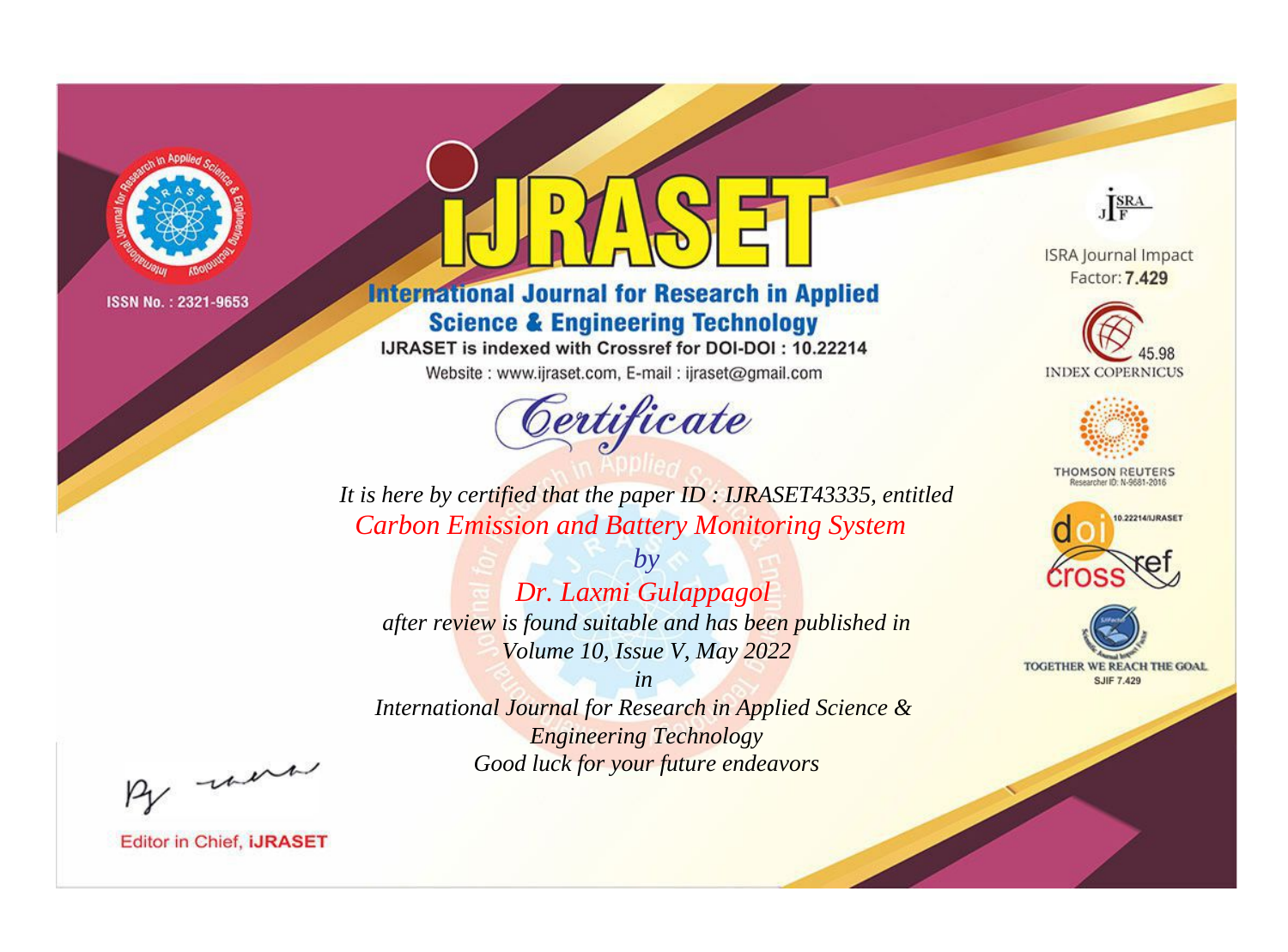

# **International Journal for Research in Applied Science & Engineering Technology**

IJRASET is indexed with Crossref for DOI-DOI: 10.22214

Website: www.ijraset.com, E-mail: ijraset@gmail.com



JERA

**ISRA Journal Impact** Factor: 7.429





**THOMSON REUTERS** 



TOGETHER WE REACH THE GOAL **SJIF 7.429** 

It is here by certified that the paper ID : IJRASET43335, entitled **Carbon Emission and Battery Monitoring System** 

Deeksha D Shenoy after review is found suitable and has been published in Volume 10, Issue V, May 2022

 $b\nu$ 

 $in$ International Journal for Research in Applied Science & **Engineering Technology** Good luck for your future endeavors

By morn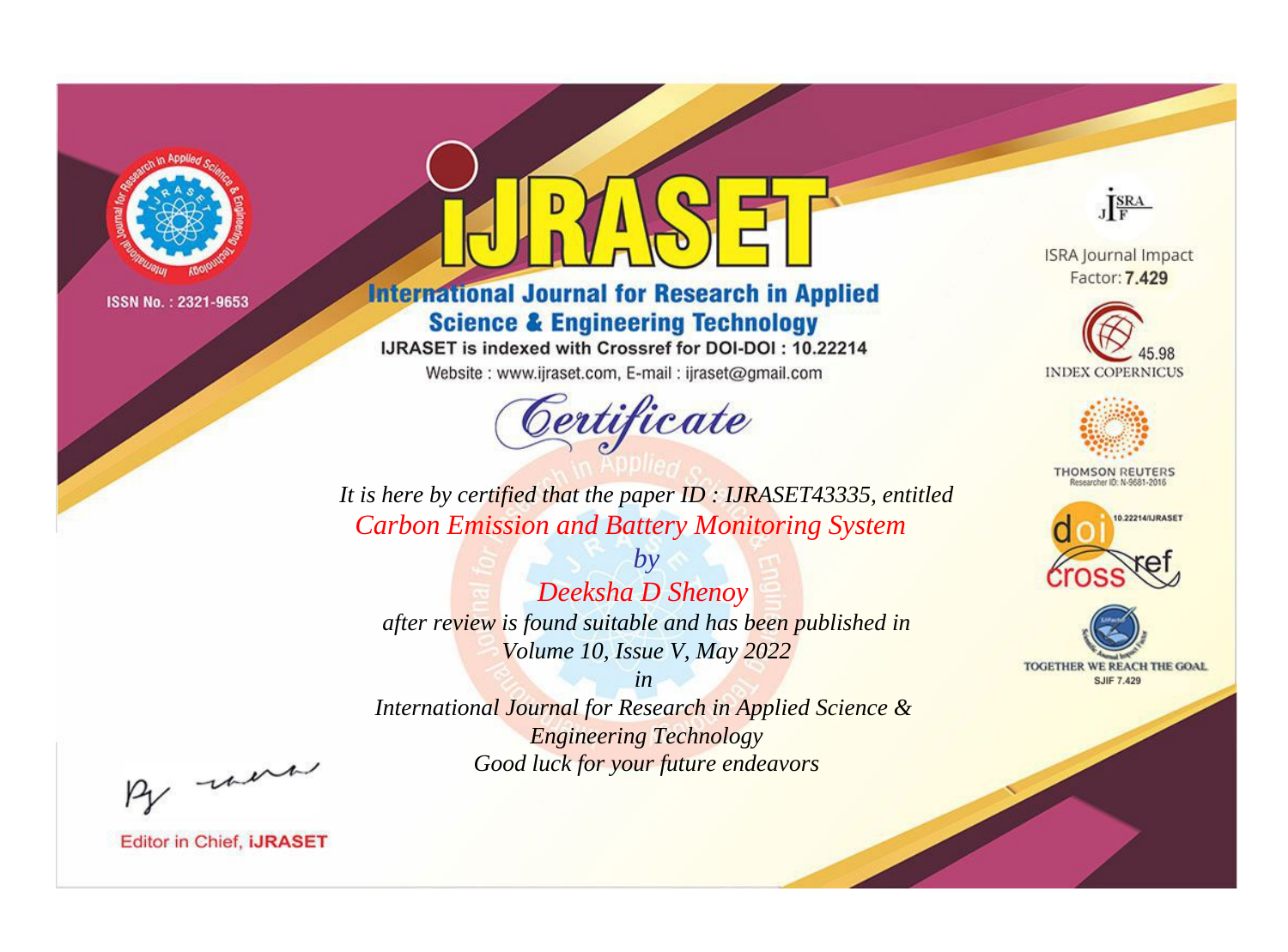

# **International Journal for Research in Applied Science & Engineering Technology**

IJRASET is indexed with Crossref for DOI-DOI: 10.22214

Website: www.ijraset.com, E-mail: ijraset@gmail.com



JERA

**ISRA Journal Impact** Factor: 7.429





**THOMSON REUTERS** 



TOGETHER WE REACH THE GOAL **SJIF 7.429** 

*It is here by certified that the paper ID : IJRASET43335, entitled Carbon Emission and Battery Monitoring System*

*K V Bhoomika after review is found suitable and has been published in Volume 10, Issue V, May 2022*

*by*

*in* 

*International Journal for Research in Applied Science & Engineering Technology Good luck for your future endeavors*

By morn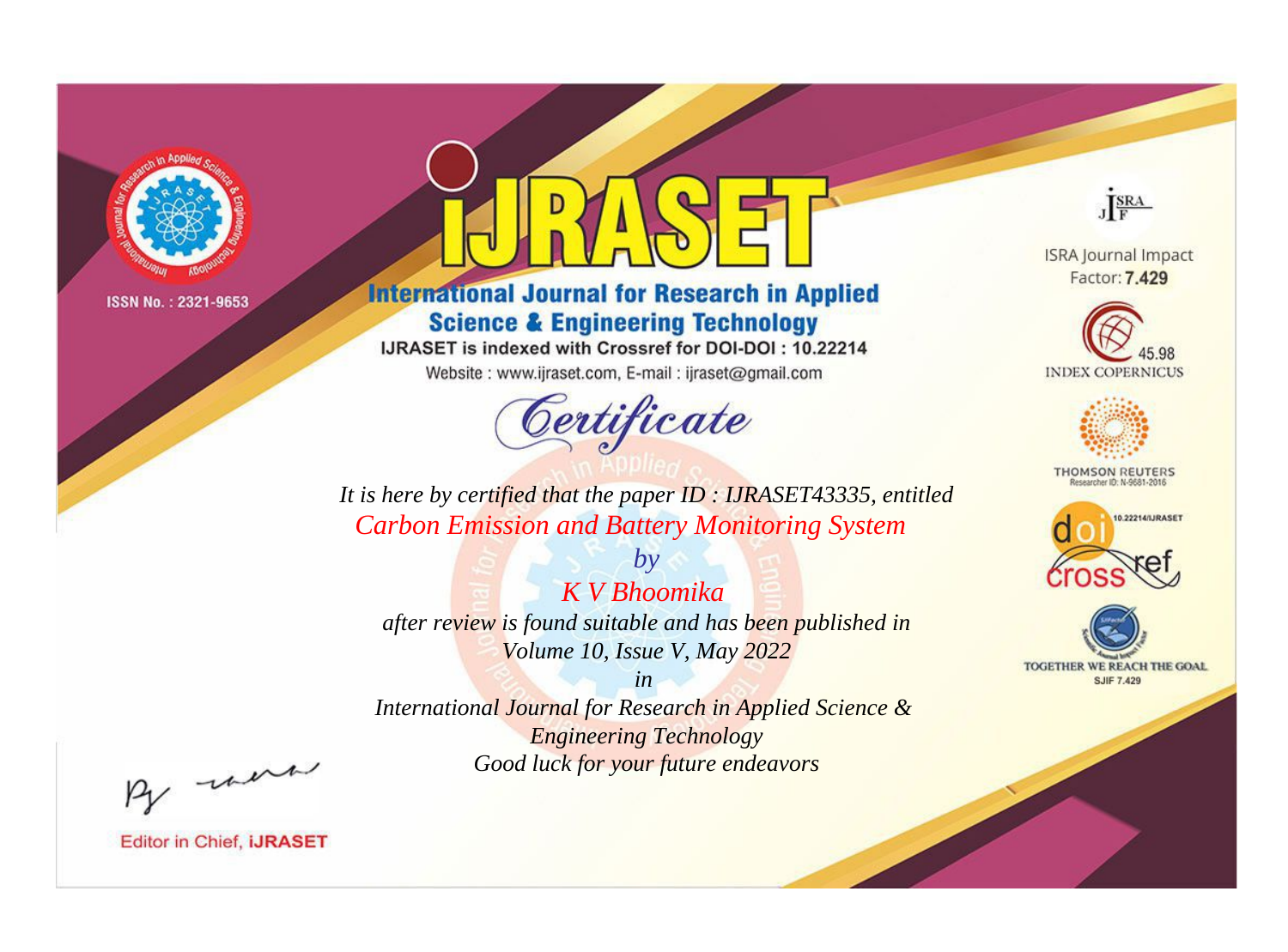

# **International Journal for Research in Applied Science & Engineering Technology**

IJRASET is indexed with Crossref for DOI-DOI: 10.22214

Website: www.ijraset.com, E-mail: ijraset@gmail.com



JERA

**ISRA Journal Impact** Factor: 7.429





**THOMSON REUTERS** 



TOGETHER WE REACH THE GOAL **SJIF 7.429** 

*It is here by certified that the paper ID : IJRASET43335, entitled Carbon Emission and Battery Monitoring System*

*by Karishma Shetty after review is found suitable and has been published in Volume 10, Issue V, May 2022*

*in* 

*International Journal for Research in Applied Science & Engineering Technology Good luck for your future endeavors*

By morn